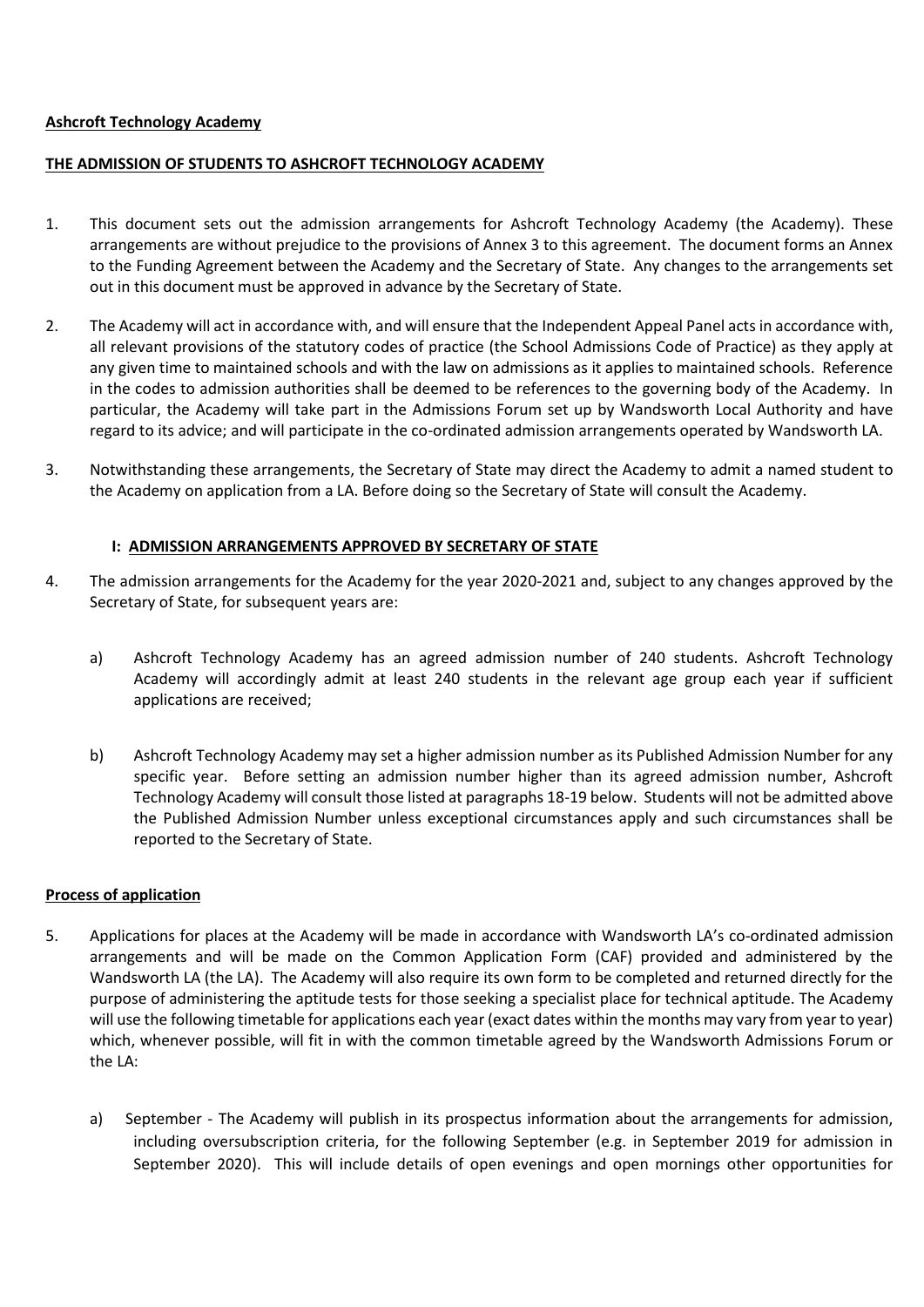prospective students and their parents to visit the school. The Academy will also provide information to the LA for inclusion in the composite prospectus, as required;

- b) September The Academy will provide opportunities for parents and prospective students to visit the Academy.
- c) October The Academy application form to be returned to the Academy. CAF to be completed and returned to the LA to administer;
- d) November Aptitude tests held at the Academy for those prospective students who have applied for a specialist place only. Non Verbal Reasoning Test (NVR) held in Wandsworth primary schools and test centres for all prospective students. It should be noted the aptitude test does not apply to in year admissions.
- e) LA sends applications to the Academy
- f) January The Academy sends list of students to be offered places to LA
- g) February LA applies agreed arrangements for own schools, informing other LA's of offers to be made to their residents.
- h) 1 March offers made to parents.

### **Consideration of applications**

6. The Academy will consider all applications for places. Where fewer than 240 applications are received, the Academy will offer places to all those who have applied.

### **Procedures where Ashcroft Technology Academy is oversubscribed**

7. With the exception of those with an Education, Health & Care Plan (EHCP) where the Academy is the named school, all children applying for admission into Year 7 will be required to take the Wandsworth Year 6 Non-Verbal Reasoning Test. All applicants who sit the NVR Test will then be placed in one of five ability bands (A-E), based on their performance in the NVR Test. In addition, those children wishing to be considered for admission under criterion 7(b) below will be required to take an aptitude test in the Academy's specialist subjects of Information Technology and Design and Technology.

Children who have not taken the NVR Test will not be considered for a place at the Academy until offers have been made to those who have taken the NVR Test.

Once places have been allocated to those children with EHCPs and to those for whom the criteria detailed under 7(b) applies, all remaining available places will be allocated from each of the five ability bands and on the basis of the criteria detailed under 7 (a), (c), (d) and (e) so that equal numbers are admitted from each band as best as can be achieved.

Where the number of applications for admission is greater than the published admissions number, applications will be considered against the criteria set out below. After the admission of students with EHCPs where the Academy is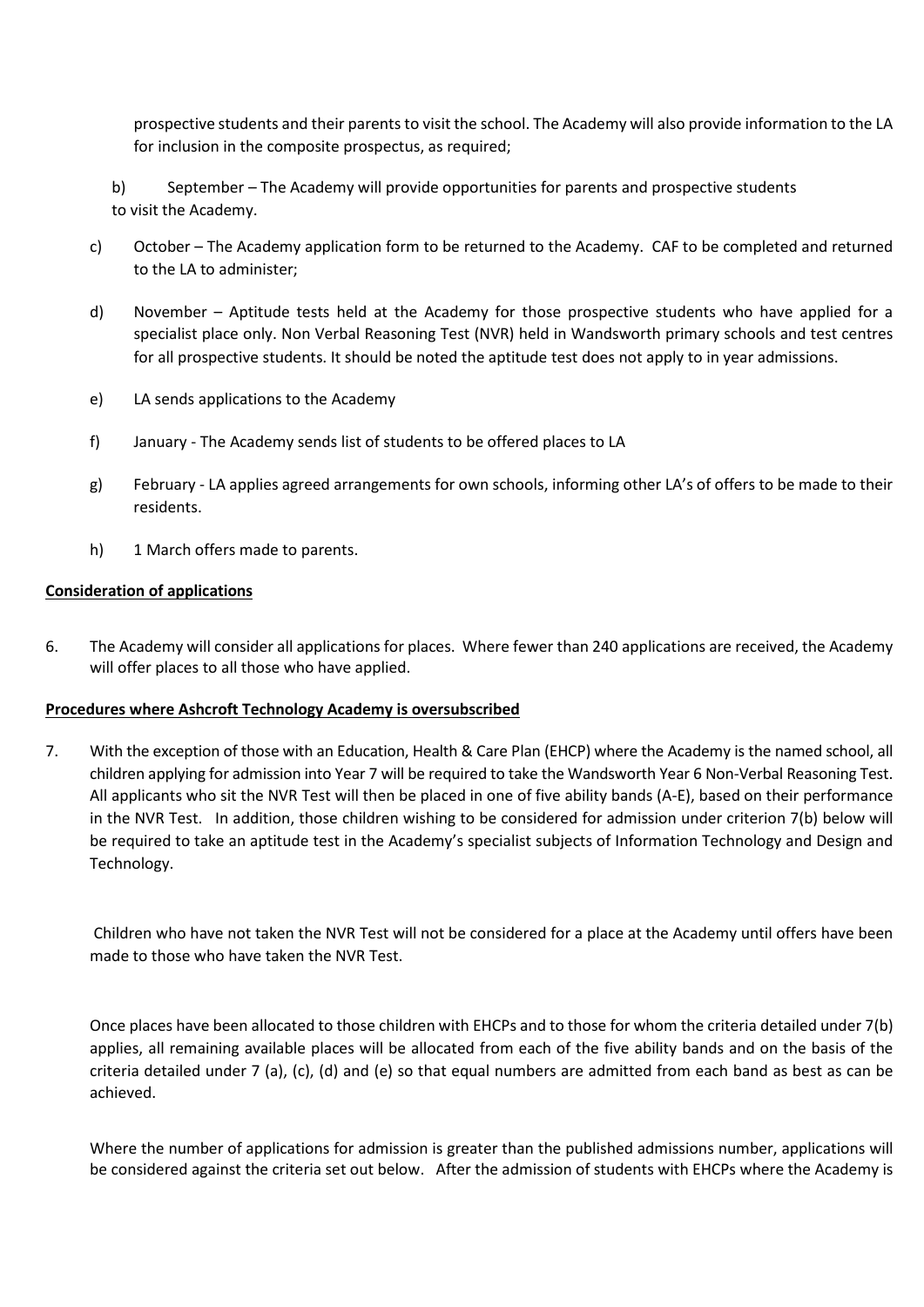the named school in the Plan, the criteria will be applied in the order in which they are set out below:

- a) Children in public care (children looked after) and those who ceased to be children looked after because they were adopted, or because they became subject to a residence order, child arrangements order or a special guardianship order, receive priority for admission to school. A child looked after is a child in the care of a local authority or provided with accommodation by that authority in accordance with Section 22 of the Children Act 1989. An adopted child is defined by section 46 of the Adoption and Children Act 2002 or section 12 of the Adoption Act 1976. A residence order is defined by section 8 of the Children Act 1989. A child arrangement order is defined by section 8 of the Children Act 1989 a section 14 of the Children and families Act 2014. A special guardianship order is defined by section 14A of the Children Act 1989.
- b) up to 24 places will be offered to those students with the highest score in the aptitude test;
- c) children who have a sibling on roll at the Academy at the time the application is made (i.e. a full brother or sister, a step/half brother or sister living at the same address, a child living as part of the family by reason of a court order, or a child who has been placed with foster carers as a result of being looked after by a local authority);
- d) children whose parent(s) has been directly employed by the Academy for a minimum period of two full years at the time of application;
- e) Children who live nearest to the Academy, using a straight line measurement from home to the Academy as calculated by Wandsworth Council's Geographical Information System, from the child's home to the entrance of the Academy. Measurements produced by alternative measuring systems will not be taken into account in any circumstances.

### **Operation of waiting lists**

8. Subject to any provisions regarding waiting lists in Wandsworth LA's co-ordinated admission scheme, the Academy will operate a waiting list. Where in any year the Academy receives more applications for places than there are places available for either consideration for admission under criterion 7(b) above or for a general place, a waiting lists for each will operate until a month after the admission date. These will be maintained by Wandsworth LA on behalf of the Academy and it will be open to any parent to ask for his or her child's name to be maintained on the relevant waiting lists, following an unsuccessful application.

9. A child's position on the maintained relevant waiting list will be determined in accordance with the oversubscription criteria set out in paragraphs 7a - e of this Annex. Where places become vacant for consideration under criterion 7(b) subsequent places are offered to the next highest scoring students and those living nearest where the score is equal.

### **Arrangements for appeals panels**

10. Parents will have the right of appeal to an Independent Appeal Panel if they believe any aspect of the admission process has been unfairly administered by the Academy. The Appeal Panel will be independent of the Academy. The arrangements for Appeals will be in line with the Code of Practice on School Admission Appeals published by the Department for Education) as it applies to Foundation and Voluntary Aided schools. The determination of the appeal panel will be made in accordance with the Code of Practice on School Admission Appeals and is binding on all parties.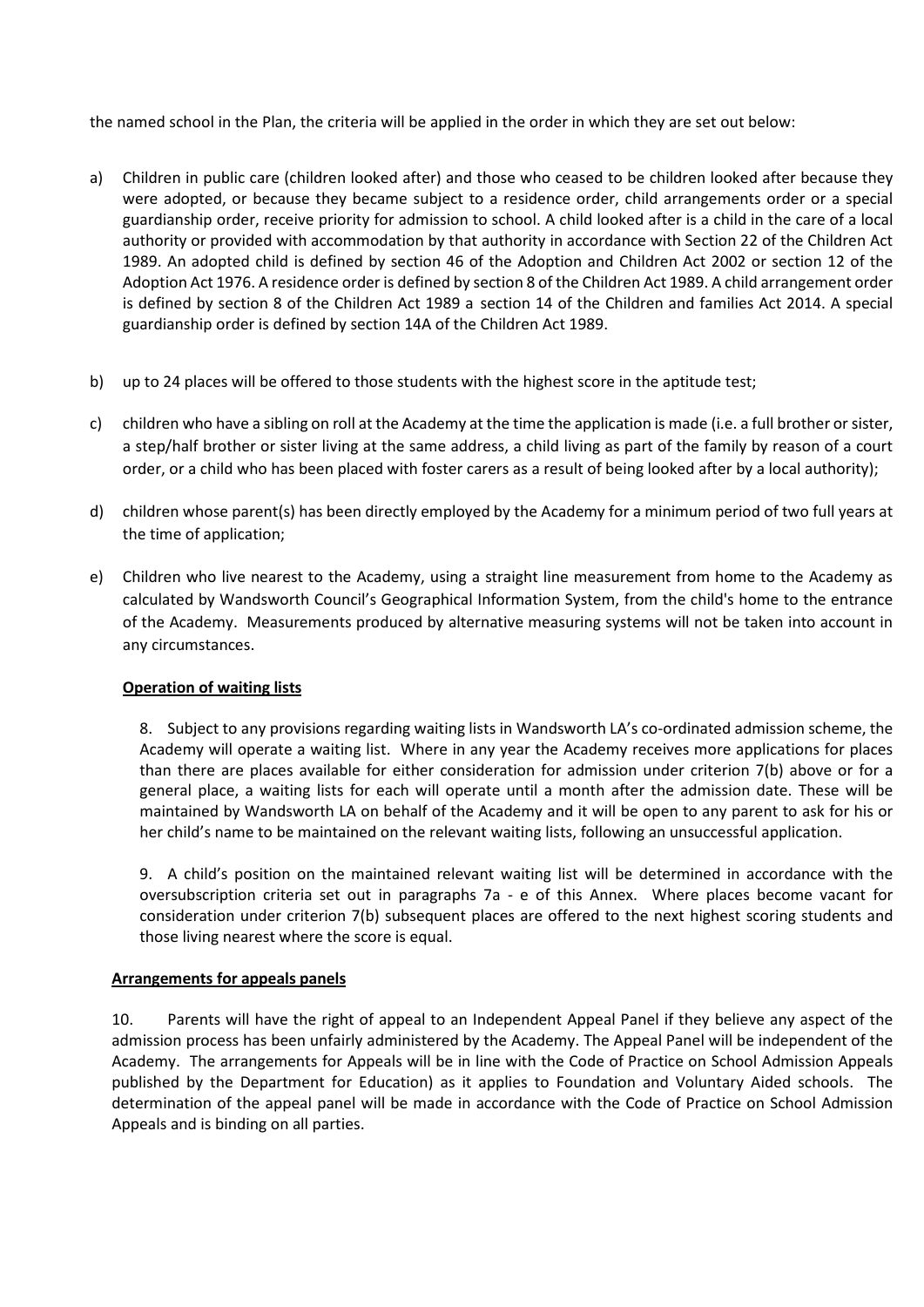# **Arrangements for admission to post 16 provision**

11. Students are admitted to the Academy Sixth Form courses on the basis of an assessment of their ability.

The assessment is carried out by the Academy and consists of: -

- predicted GCSE grades
- reference from their Academy tutor, or head teacher of current school as to the student's ability for the course for which he/she has applied

There will be the opportunity for discussion between student and Academy senior staff as to the student's subject choice.

The Academy will publish specific criteria in relation to minimum entrance requirements for the range of courses available

based upon GCSE grades or other measures of prior attainment.

12. There will be a right of appeal to the Independent Appeals Panel for unsuccessful applicants.

# **Arrangements for admitting students to other year groups, including to replace any students who have left Ashcroft Technology Academy**

13. Subject to any provisions in Wandsworth LA's co-ordinated admission arrangements relating to applications submitted for years other than the normal year of entry, the Academy must consider all such applications and if the year group applied for has a place available, admit the child. If more applications are received that there are places available, the oversubscription criteria shall apply. Parents whose application is turned down are entitled to appeal.

### **Arrangements for admission of students as Ashcroft Technology Academy builds to its full capacity**

- 14. From 1 September 2008, the Academy has a Published Admission Number relating solely to students in Year 7 and, where relevant, Year 12 students.
- 16. Admission to Year groups without a Published Admission Number will be based upon the size of teaching groups already existing in the Academy and the efficient use of resources.
- 17. There will be a right of appeal to the Independent Appeal Panel for unsuccessful applicants.